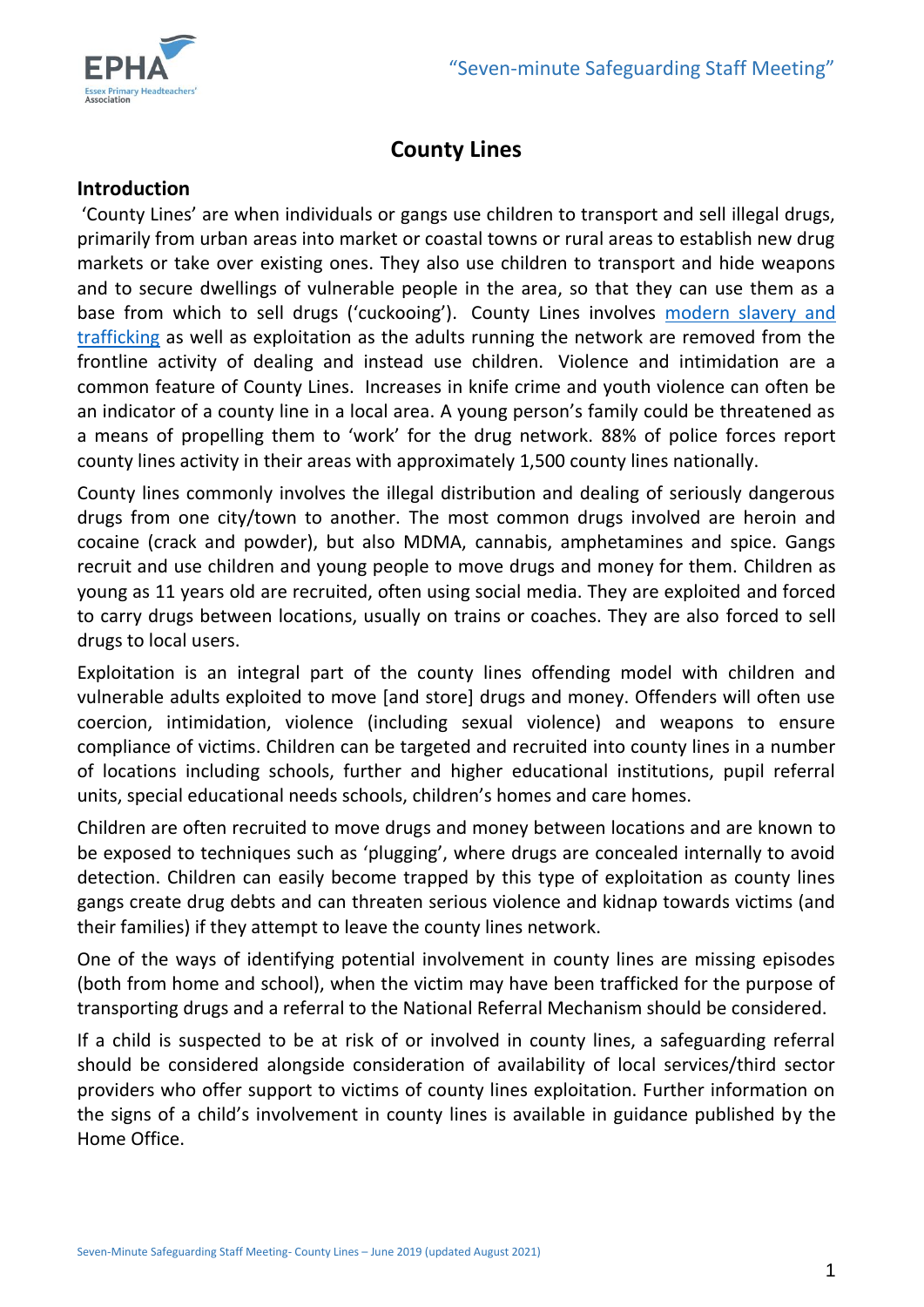

**Child criminal exploitation** is common in county lines and occurs where an individual or group takes advantage if an imbalance or power to coerce, control, manipulate or deceive a young person under the age of 18. The victim may have been criminally exploited even if the activity appears consensual. Child Criminal Exploitation does not always involve physical contact; it can also occur through the use of technology.

No one really knows how many young people across the country are being forced to take part in county lines, but The Children's Commissioner estimates there are at least 46,000 children in England who are involved in gang activity. It is estimated that around 4,000 teenagers in London alone are being exploited through child criminal exploitation, or 'county lines'. Tragically the young people exploited through 'county lines' can often be seen by professionals as criminals.

## **Modern Slavery and the National Referral Mechanism**

Modern slavery encompasses human trafficking and slavery, servitude and forced or compulsory labour. Exploitation can take many forms, including: sexual exploitation, forced labour, slavery, servitude, forced criminality and the removal of organs.

Further information on the signs that someone may be a victim of modern slavery, the support available to victims and how to refer them to the NRM is available in the Modern Slavery Statutory Guidance. Modern slavery: how to identify and support victims - GOV.UK (www.gov.uk)

# **Who is vulnerable to county lines exploitation?**

County lines exploitation is widespread, with gangs from big cities including London, Manchester and Liverpool operating throughout England, Wales and Scotland. Gangs are known to target vulnerable children and adults; factors that heighten that vulnerability are:

- having prior experience of neglect, physical and/or sexual abuse
- lack of a safe/stable home environment, now or in the past
- social isolation or social difficulties
- economic vulnerability
- homelessness or insecure accommodation status
- connections with other people involved in gangs
- having a physical or learning disability
- having mental health or substance misuse issues
- being in care (particularly those in residential care and those with interrupted care histories
- being excluded from mainstream education, in particular attending a Pupil Referral Unit

# **The impact of involvement**

County lines activity and the associated violence, drug dealing and exploitation has a devastating impact on young people, vulnerable adults and local communities. The risk to a child or young person, and their family and friends, as a result of experiencing criminal exploitation can include, but is not limited to:

- physical injuries, including risk of serious violence and death
- emotional and psychological trauma
- sexual violence, including sexual assault, rape, internally inserting drugs, indecent images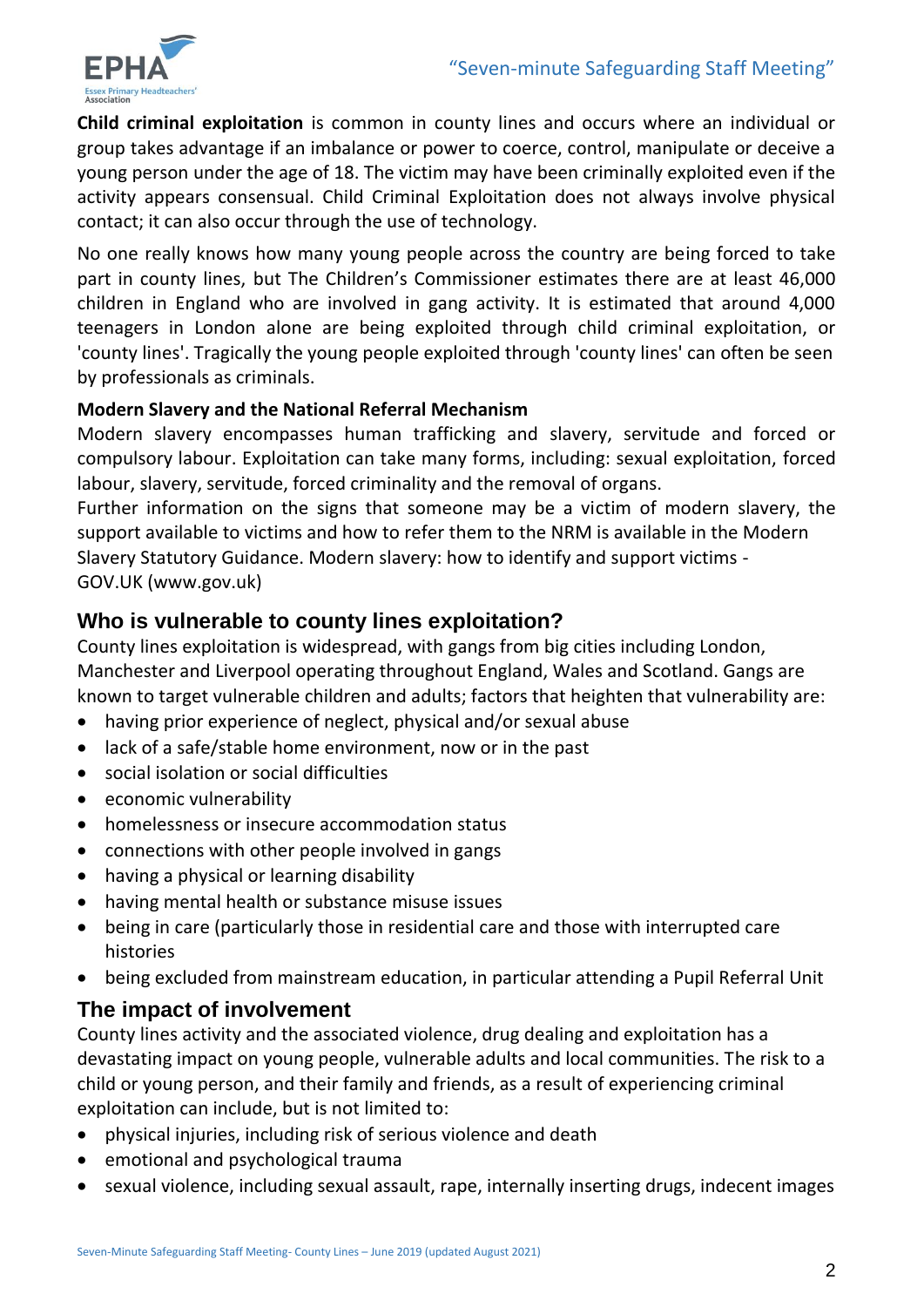

- being taken and shared as part of initiation, revenge or punishment
- debt bondage, where a child or young person and their families are "in debt" to the exploiters, which is then used to control the young person
- neglect and the child or young person's basic needs not being met
- living in unclean, dangerous and/or unhygienic environments
- tiredness and sleep deprivation, where the child or young person is expected to carry out
- criminal activities over long periods and through the night
- poor attendance and/or attainment at school/college

Gangs sometimes use violence to threaten children and young people when recruiting them. Gangs also violently assault children and young people working for them if they find their drugs or money to be missing. Weapons such as firearms, knives, bats, acid are sometimes used to make violent threats.

# **Signs to look out for**

Here are some signs to look out for that can suggest that a child or young person might be involved in county lines activity.

- Are they often going missing from school or their home?
- Are they travelling alone to places far away from home?
- Do they suddenly have lots of money/lots of new clothes/new mobile phones?
- Are they receiving much more calls or texts than usual?
- Are they carrying or selling drugs?
- Are they carrying weapons or know people that have access to weapons?
- Are they in a relationship with or hanging out with someone/people that are older and controlling?
- Are they socially isolated from their peers?
- Do they have unexplained injuries?
- Do they seem very reserved or seem like they have something to hide?
- Do they seem scared?
- Are they self-harming?
- Are they using terms that could suggest involvement with county lines, such as cuckooing or trapping?

The Essex Safeguarding Children Board webpage on criminal exploitation notes: As many people look forward to things 'going back to normal', after COVID-19 it is important to recognise that traditional signs of exploitation are now blended with new ones. No longer are we only looking for things such as new trainers, more money, getting taxis everywhere; we need to be aware of signs such as online commodities – receiving game currency and other gifts within games. In today's world a child could be working for a gang with no need to ever meet anyone or leave the house.

For many young people who have been criminally exploited, there are 'reachable moments', circumstances when a child is more likely to take up offers of support. These include being arrested or seriously wounded. Professionals should capitalise on these moments to effectively safeguard the young person.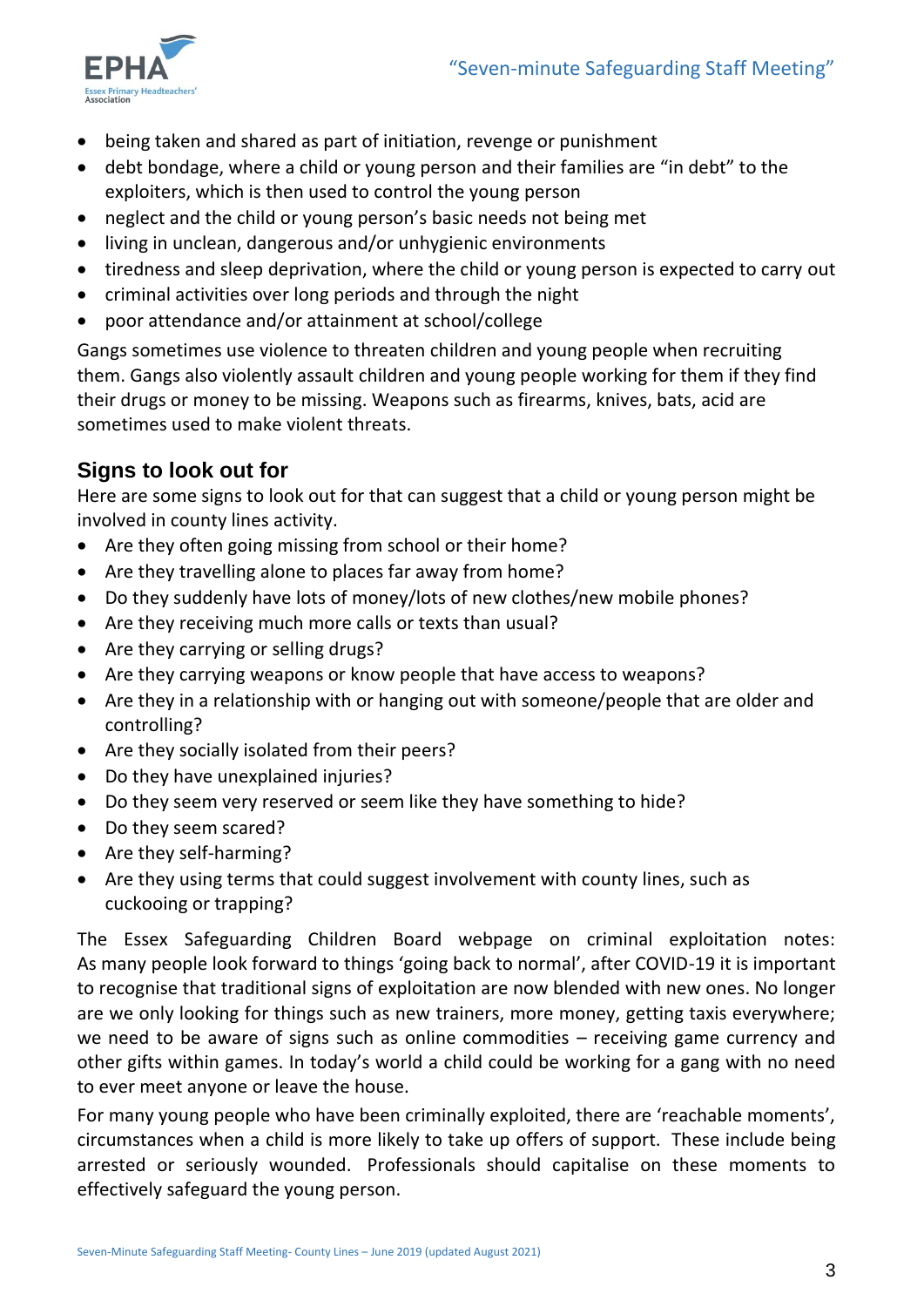

# **Recognise these terms?**

Here are some words/terms that are commonly used when describing county lines activity. If you hear someone using these words then they might be involved in or might know of county lines activity.

**Cuckooing** is when drug gangs take over the home of a vulnerable person through violence and intimidation, using it as their base for selling/manufacturing drugs. Signs:

- An increase in people coming and going
- An increase in cars or bikes outside
- Litter outside
- Signs of drugs use
- You haven't seen the person who lives there recently or when you have, they have
- been anxious or distracted.

## **Going country**

This is the most popular term that describes county lines activity. It can also mean the act of travelling to another city/town to deliver drugs or money.

# **Trapping**

The act of selling drugs. Trapping can refer to the act of moving drugs from one town to another or the act of selling drugs in one.

## **Trap house**

A building used as a base from where drugs are sold (or sometimes manufactured). These houses usually are occupied by someone (usually adult drug users but sometimes young people are forced to stay in trap houses) location.

## **Trap line**

This refers to when someone owns a mobile phone specifically for the purpose of running and selling of drug.

## **A useful case study – Ben's story - can be found on the Stop the Traffik website**

https://www.stopthetraffik.org/puzzle-piece-case-study-county-lines-bens-story/

## **Why a child or young person may not recognise the abuse or exploitation**

It is important to remember that a child or young person might not relate to their experience as being abusive or exploitative:

- They may feel a sense of loyalty and brotherhood to the exploiters and they may feel emotionally fulfilled in a way they haven't before experienced from family or professionals.
- The child or young person may feel that they have gained "friends" or "family" and that these people care for him/her.
- The child or young person may be receiving money or rewards that they have not had
- access to previously, or the money may be supporting their family to cover basic needs
- The child or young person may feel a sense of status or power that they haven't had before. They may see themselves as an autonomous drug dealer, rather than a victim of exploitation at the bottom of a large organised crime structure.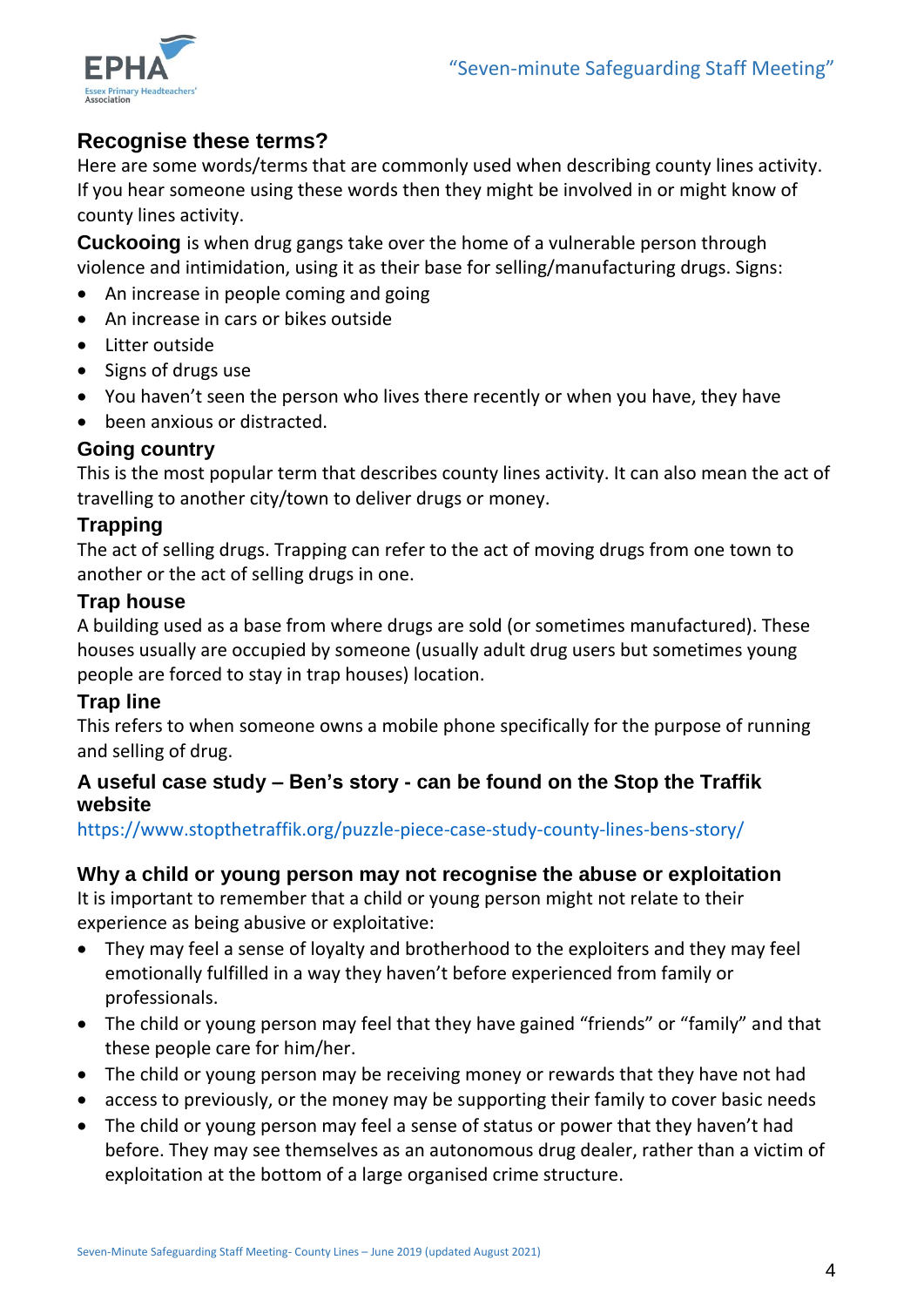

# **What to do if you are concerned**

Anyone working with a vulnerable child or young person who they think may be at risk of county lines and/or criminal exploitation should follow their local safeguarding guidance and share this information with local authority social care services. If you believe a child or young person is at immediate risk of harm you should contact the police. In a primary school staff might be aware of older siblings being at risk of / involved in county lines, therefore raising the risk for their younger brother or sister, as well as themselves.

## **As a member of staff in school, your first step will be to discuss your concerns with your designated safeguarding lead. The DSL has the responsibility for linking in with social services and the police.**

As ever, information may form a small part of a bigger jigsaw and so is relevant to share with police. If you have any information that you think a child or young person is involved with gangs or at risk from criminality this should be shared with the police using the Partner Information Submission Form (available on the EPHA website) Send completed forms to: [IntelligenceAIUInbox@essex.pnn.police.uk.](mailto:IntelligenceAIUInbox@essex.pnn.police.uk) If you need assistance with the completion of the form, please contact Essex Police Intelligence unit on 01245 452068.

Social Care or the Police may decide to make a referral to the National Referral Mechanism (NRM), a framework for identifying victims of human trafficking and ensuring they receive appropriate care.